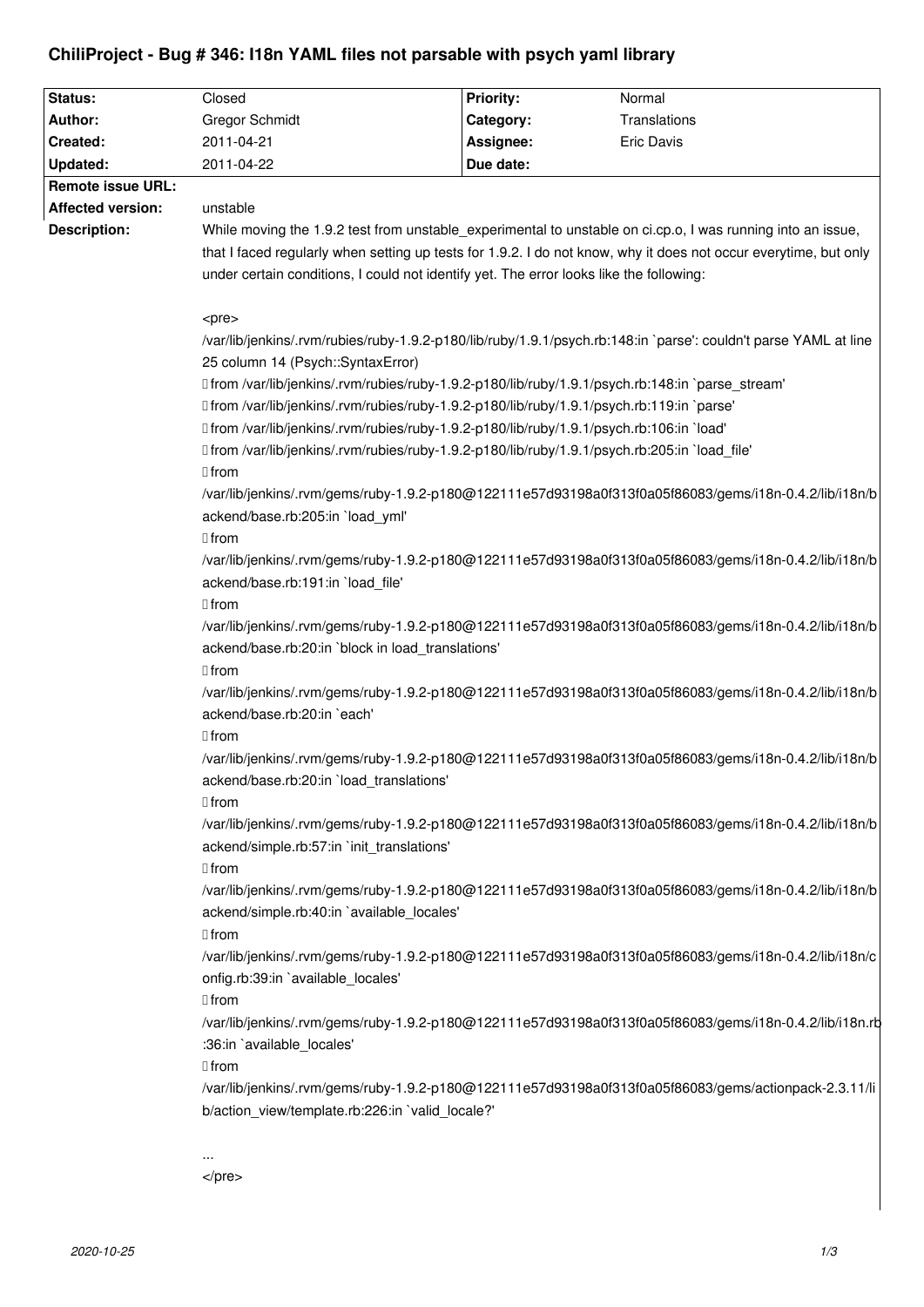Anyways, I think there is a rather simple underlying problem, that can be easily fixed. Here is the background:

There are currently multiple libraries for parsing YAML files. While 1.8.x is using syck (made by \_why) 1.9.2 seems to also ship with an alternative named psych. It seems, syck is still used as default unless configured differently. On the other hand, some sources claim, that RubyGems 1.5 explicitly loads psych if it is available. "[1]":http://blog.segment7.net/2011/01/31/rubygems-1-5#comment-615 JRuby's 1.9 mode seems to only support psych."[2]":http://jira.codehaus.org/browse/JRUBY-5549

Anyways, syck seems to be rather forgiving when parsing YAML files and also works with files, that are actually invalid YAML. This seems to be the case for all locale files in ChiliProject.

\*Proposed fix\*

The line

order: [ :year, :month, :day ]

is invalid YAML and needs to be replaced with

order:

- :day
- :month
- :year

This was done in Rails' I18n in https://github.com/svenfuchs/rails-i18n/pull/78

By changing these lines in ChiliProject's i18n files, the files would be parsable by both syck and psych and whatever library might win in the future or on the local system, we will be safe. Also, this seems to be the only valid way write them in the first place.

A pull request including the proposed changes will be attached shortly.

[1]: http://blog.segment7.net/2011/01/31/rubygems-1-5#comment-615 [2]: http://jira.codehaus.org/browse/JRUBY-5549

# **Associated revisions**

## **2011-04-21 11:47 am - Gregor Schmidt**

[#346] changing i18n files to use valid yaml syntax that may be parsed by psych

## **2011-04-21 12:04 pm - Gregor Schmidt**

[#346] also fixing errornous string starting with %

#### **2011-04-21 01:21 pm - Gregor Schmidt**

[#346] Fixing hebrew translations to work with psyc

## **2011-04-21 01:24 pm - Gregor Schmidt**

[#346] Fixing polish and swedish translations to work with psych

# **History**

**2011-04-21 11:31 am - Gregor Schmidt**